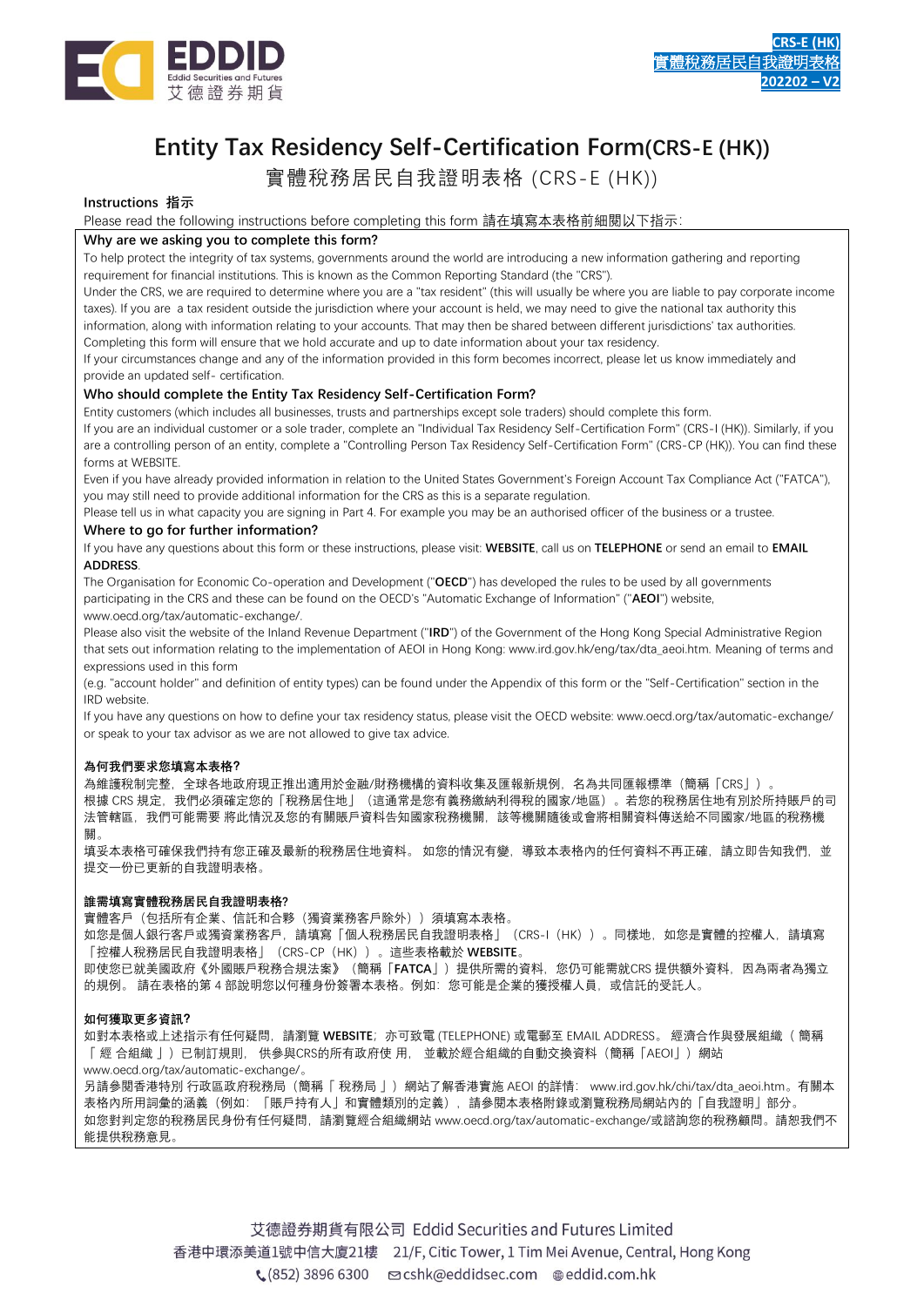

#### **Important Notes 重要提示**

- **This is a self-certification form provided by an account holder to a reporting financial institution for the purpose of automatic exchange of financial account information. The data collected may be transmitted by the reporting financial institution to the Inland Revenue Department for transfer to the tax authority of another jurisdiction. 這是由賬戶持有人向申報金融/財務機構提供的自我證明表格,以作自動交換財務賬戶資料用途。申報金融/財務機構可把收集所 得的資料交給稅務局,稅務局會將資料轉交到另一稅務管轄區的稅務當局 。**
- **An account holder should report all changes in its tax residency status to the reporting financial institution. 如賬戶持有人的稅務居民身份有所改變, 應盡快將所有變更通知申報金融/財務機構。**
- **All parts of the form must be completed (unless not applicable or otherwise specified). If space provided is insufficient, continue on additional sheet(s). Information in fields/parts marked with an asterisk (\*) are required to be reported by the reporting financial institution to the Inland Revenue Department. 除不適用或特別註明外,必須填寫這份表格所有部分。如這份表格上的空位不夠應用,可另紙填寫。在欄/部標有星號(\*)的項 目為申報金融 /財務機構須向稅務局申報的資料。**

## **Part 1: Identification of Entity Account Holder 第 1 部: 實體賬戶持有人的身份識辨資料**

(For multiple account holders, complete a separate form for each entity account holder.)

(對於聯名賬戶或多人聯名賬戶, 每名實體賬戶持有人須分別填寫一份表格。)

| Legal Name of Entity<br>實體法定名稱                                                                    |                                                                    |
|---------------------------------------------------------------------------------------------------|--------------------------------------------------------------------|
| Jurisdiction of Incorporation<br>or Organisation<br>實體成立為法團或設立所在<br>的税務管轄區                        |                                                                    |
| Certificate of Incorporation<br>or Business Registration<br>Number<br>公司註冊或商業登記號碼                 |                                                                    |
| <b>Business Address</b><br>營業地址                                                                   | (e.g. Suite, Floor, Building, Street, District 例如: 室、樓層、大廈、街道、地區 ) |
|                                                                                                   | *City 城市                                                           |
|                                                                                                   | (e.g. Province, State 例如: 省、州)                                     |
|                                                                                                   | *Country 國家                                                        |
|                                                                                                   | Post Code/ZIP Code 郵政編碼/郵遞區號碼                                      |
| <b>Mailing Address</b><br>通訊地址<br>(Complete if different to the<br>business address.<br>如與營業地址不同) | (e.g. Suite, Floor, Building, Street, District 例如: 室、樓層、大廈、街道、地區 ) |
|                                                                                                   | City 城市                                                            |
|                                                                                                   | (e.g. Province, State 例如: 省、州)                                     |
|                                                                                                   | Country 國家                                                         |
|                                                                                                   | Postal Code/ZIP Code 郵政編碼/郵遞區號碼                                    |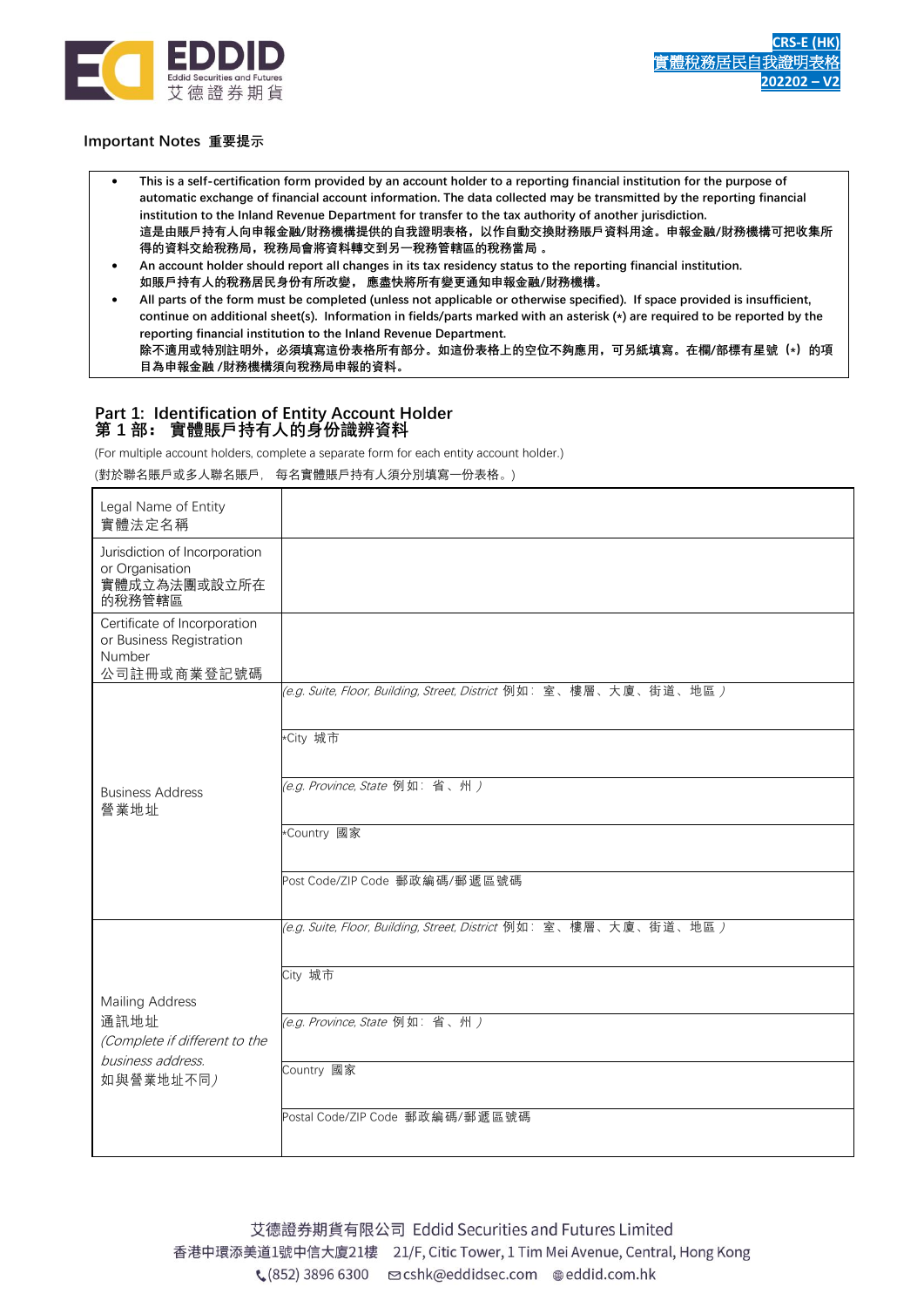

## **Part 2: Entity Type**

## **第 2 部:實體類別**

Tick one of the appropriate boxes and provide the relevant information. 在其中一個適當的方格內加上 V號, 並提供有關資料。

|                       | □ Custodial Institution, Depository Institution or Specified Insurance Company 託管機構、存款機構或指明保險公司                          |
|-----------------------|--------------------------------------------------------------------------------------------------------------------------|
| Financial Institution | Investment Entity, except an investment entity that is managed by another financial institution (e.g. with discretion to |
| 金融/財務機構               | manage the entity's assets) and located in a non-participating jurisdiction.                                             |
|                       | 投資實體,但不包括由另一金融/財務機構管理( 例如:擁有酌情權管理投資實體的資產)並位於非参與稅務                                                                        |
|                       | 管轄區的投資實體                                                                                                                 |
|                       | $\Box$ NFE the stock of which is regularly traded on<br>, which is an established securities market.                     |
|                       | 該非財務實體的股票經常在 (一個具規模證券市場) 進行買賣                                                                                            |
|                       | the stock of which is regularly traded on<br>Related entity of                                                           |
|                       | , which is an established securities market.                                                                             |
|                       | 的有關連實體,該有關連實體的股票經常在                                                                                                      |
| <b>Active NFE</b>     | (一個具規模證券市場) 進行買賣                                                                                                         |
| 主動非財務實體               | NFE is a governmental entity, an international organisation (for example the United Nations or North Atlantic Treaty     |
|                       | Organisation ("NATO")), a central bank, or an entity wholly owned by one or more of the foregoing entities.              |
|                       | 政府實體、國際組織(例如聯合國或北大西洋公約組織(「NATO」))、中央銀行或由前述的實體全權擁有的<br>其他實體                                                               |
|                       | $\Box$ Active NFE other than the above (for example a start-up NFE or a non-profit NFE).                                 |
|                       | 除上述以外的主動非財務實體(例如新成立的非財務實體或非牟利的非財務實體)                                                                                     |
|                       | Investment entity that is managed by another financial institution and located in a non-participating jurisdiction.      |
| Passive NFE           | 位於非參與稅務管轄區並由另一金融/財務機構管理的投資實體                                                                                             |
| 被動非財務實體               | $\Box$ NFE that is not an Active NFE.                                                                                    |
|                       | 不屬主動非財務實體的非財務實體                                                                                                          |
|                       |                                                                                                                          |

## **Part 3: Controlling Persons(Complete this part if the entity account holder is a passive NFE)**

#### **第 3 部:控權人(實體賬戶持有人是被動非財務實體,填寫此部)**

Indicate the name of all controlling person(s) of the account holder in the table below. If no natural person exercises control over an entity which is a legal person, the controlling person will be the individual holding the position of senior managing official. Complete Controlling Person Tax Residency Self-Certification Form (CRS-CP (HK)) for each controlling person.

就賬戶持有人,填寫所有控權人的姓名在列表內。就法人實體,如行使控制權的並非自然人,控權人會是該法人實體的高級管理人員。每 名控權人須分別填寫一份控權人稅務居民自我證明表格(CRS -CP(HK))

| (1) | (5)        |
|-----|------------|
| (2) | (6)        |
| (3) | $\sqrt{7}$ |
| (4) | (8)        |

## **Part 4 第 4 部 :**

\*Jurisdiction of Residence and Taxpayer Identification Number or its Functional Equivalent ("TIN")

\* 居留司法管轄區及稅務編號或具有等同功能的識辨編號(以下簡稱「稅務編號」)

Complete the following table indicating 提供以下資料, 列明:

(a) each jurisdiction of residence where the account holder is a resident for tax purposes; and

賬戶持有人的居留司法管轄區, 亦即賬戶持有人的稅務管轄區; 及

(b) the account holder's TIN for each jurisdiction indicated.

該居留司法管轄區發給賬戶持有人的稅務編號 。

If the account holder is a tax resident of Hong Kong, the TIN is the Hong Kong Business Registration Number. 如賬戶持有人是香港稅務居民, 稅務編號是其香港商業登記號碼 。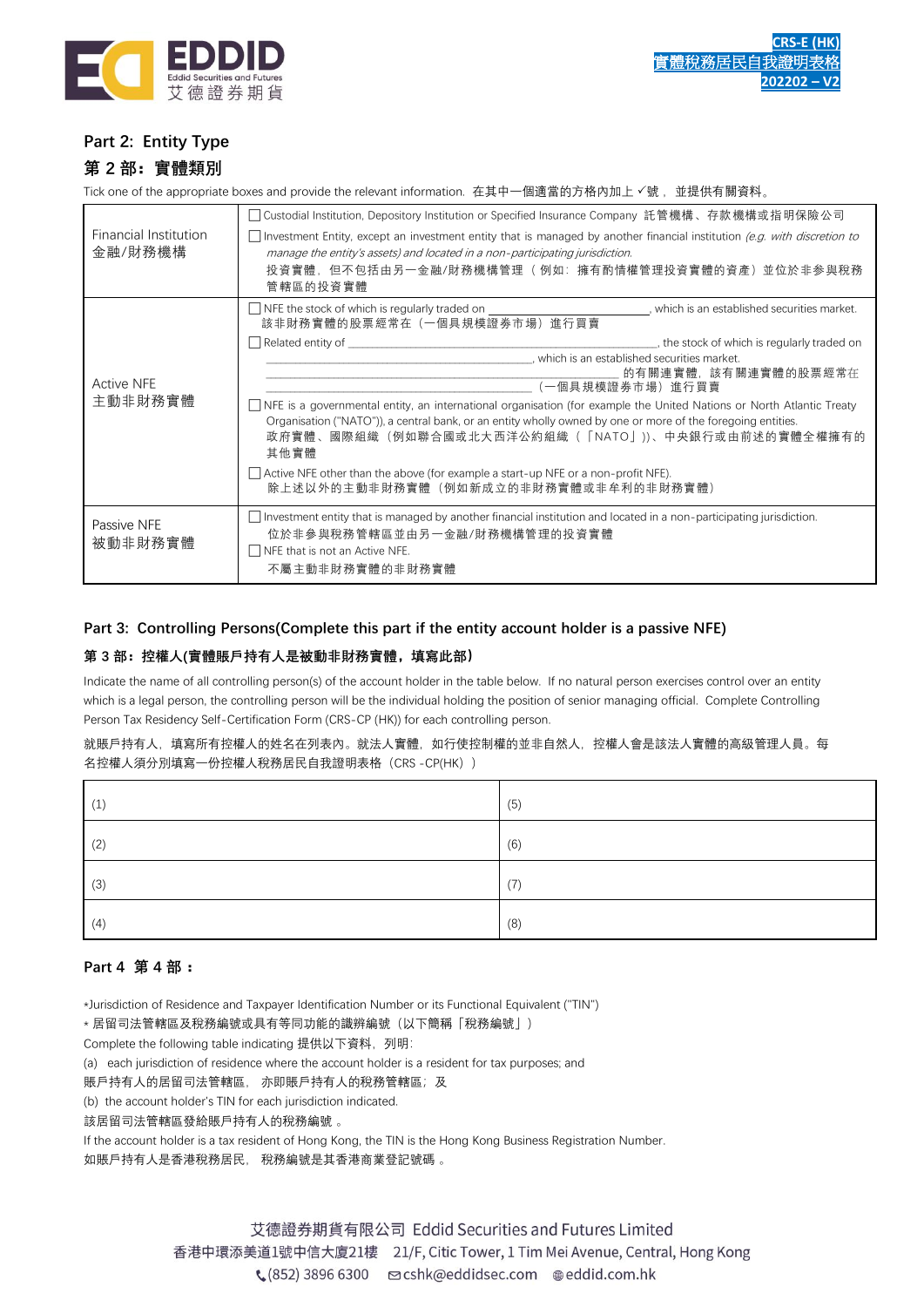

If the account holder is not a tax resident in any jurisdiction (e.g. fiscally transparent), indicate the jurisdiction in which its place of effective management is situated.

如果賬戶持有人並非任何稅務管轄區的稅務居民(例如:它是財政透明實體), 填寫實際管理機構所在的稅務管轄區。

If a TIN is unavailable, provide the appropriate reason A, B or C:

#### 如沒有提供稅務編號, 必須填寫合適的理由:

# **Reason A** - The jurisdiction where the account holder is a resident for tax purposes does not issue TINs to its residents.

理由 A - 賬 戶持有人的居留司法稅務管轄區並沒有向其 居民發出稅務編號 。

Reason B - The account holder is unable to obtain a TIN. Explain why the account holder is unable to obtain a TIN if you have selected this reason.

理由 B - 賬戶持有人不能取得稅務編號。如選取這一理由, 解釋賬戶持有人不能取得稅務編號的原因。

**Reason C** - TIN is not required. Select this reason only if the authorities of the jurisdiction of residence do not require the TIN to be disclosed.

理由 C - 賬戶持有人毋須提供稅務編號。居留司法管轄區的主管機關不需要賬戶持有人披露稅務編號。

| Jurisdiction of Residence<br>居留司法管轄區 | <b>TIN</b><br>稅務編號 | #Enter Reason A, B or C<br>if no TIN is available<br>如沒有提供稅務編號, 填<br>寫理由 A、B 或 C | Explain why the account holder is unable to<br>obtain a TIN if you have selected Reason B<br>如選取理由B.<br>解釋賬戶持有人不能取得稅務編號的原因 |
|--------------------------------------|--------------------|----------------------------------------------------------------------------------|----------------------------------------------------------------------------------------------------------------------------|
| (1)                                  |                    |                                                                                  |                                                                                                                            |
| (2)                                  |                    |                                                                                  |                                                                                                                            |
| (3)                                  |                    |                                                                                  |                                                                                                                            |
| (4)                                  |                    |                                                                                  |                                                                                                                            |
| (5)                                  |                    |                                                                                  |                                                                                                                            |

### **Part 5: Declarations and Signature 第 5 部:聲明及簽署**

I acknowledge and agree that (a) the information contained in this form is collected and may be kept by Eddid Securities and Futures Limited ("the Company") for the purpose of automatic exchange of financial account information, and (b) such information and information regarding the account holder and any reportable account(s) may be reported by the Bank to the Inland Revenue Department of the Government of the Hong Kong Special Administrative Region and exchanged with the tax authorities of another jurisdiction or jurisdictions in which the account holder may be resident for tax purposes, pursuant to the legal provisions for exchange of financial account information provided under the Inland Revenue Ordinance (Cap. 112). 本人知悉及同意,艾德證券期貨有限公司(「貴公司」)可根據《稅務條例》(第 112 章)有關交換財務賬戶資料的法律條文,(a)收集本表格所載資料並可備存作自動交

換財務賬戶資料用途及(b)把該等資料和關於賬戶持有人及任何須申報賬戶的資料向香港特別行政區政府稅務局申報。從而把資料轉交到賬戶持有人的居留司法管轄區 的稅務當局。

I certify that I am authorised to sign for the account holder of all the account(s) currently held with the Bank by the account holder identified in Part 1 of this form.

本人證明,就有關本表格第 1 部所指的實體賬戶持有人現於貴公司持有的所有賬戶,本人獲賬戶持有人授權代其簽署。

I undertake to advise the Bank of any change in circumstances which affects the tax residency status of the account holder identified in Part 1 of this form or causes the information contained herein to become incorrect, and to provide the Bank with a suitably updated selfcertification form within 30 days of such change in circumstances.

本人承諾, 如情況有所改變, 以致影響本表格第 1 部所述的實體的稅務居民身份,或引致本表格所載的資料不正確,本人會通知貴公司,並會在情況發生改變後 30 日 內,向貴公司提交一份已適當更新的自我證明表格。

I declare that the information given and statements made in this form are, to the best of my knowledge and belief, true, correct and **complete.**

本人聲明就本人所知所信,本表格內所填報的所有資料和聲明均屬真實、正確和完備。

| Signature 簽署                 | Name 姓名                                                                                                                                                                                                                        |
|------------------------------|--------------------------------------------------------------------------------------------------------------------------------------------------------------------------------------------------------------------------------|
|                              |                                                                                                                                                                                                                                |
|                              |                                                                                                                                                                                                                                |
|                              | Capacity 身份                                                                                                                                                                                                                    |
| Date (dd/mm/wwv) 目期 (日/月/年): | (Indicate the capacity in which you are signing the form e.g. director or officer<br>of a company, partner of a partnership, trustee of a trust, Authorised Officer, etc. #<br>說明您簽署這份表格執的身份。例如 公司的董事或高级人員、合夥人、信托的受託人或獲费權人員等。) |

**WARNING: It is a serious offence under the Inland Revenue Ordinance if any person, in making a self-certification, makes a statement that is misleading, false or incorrect in a material particular AND knows, or is reckless as to whether, the statement is misleading, false or incorrect in a material particular. Heavy penalty may apply upon conviction. 警告:根據《稅務條例》,如任何人在作出自我證明時,在明知一項陳述在要項上屬具誤導性 、虛假或不正確,或罔顧一項陳述是否在**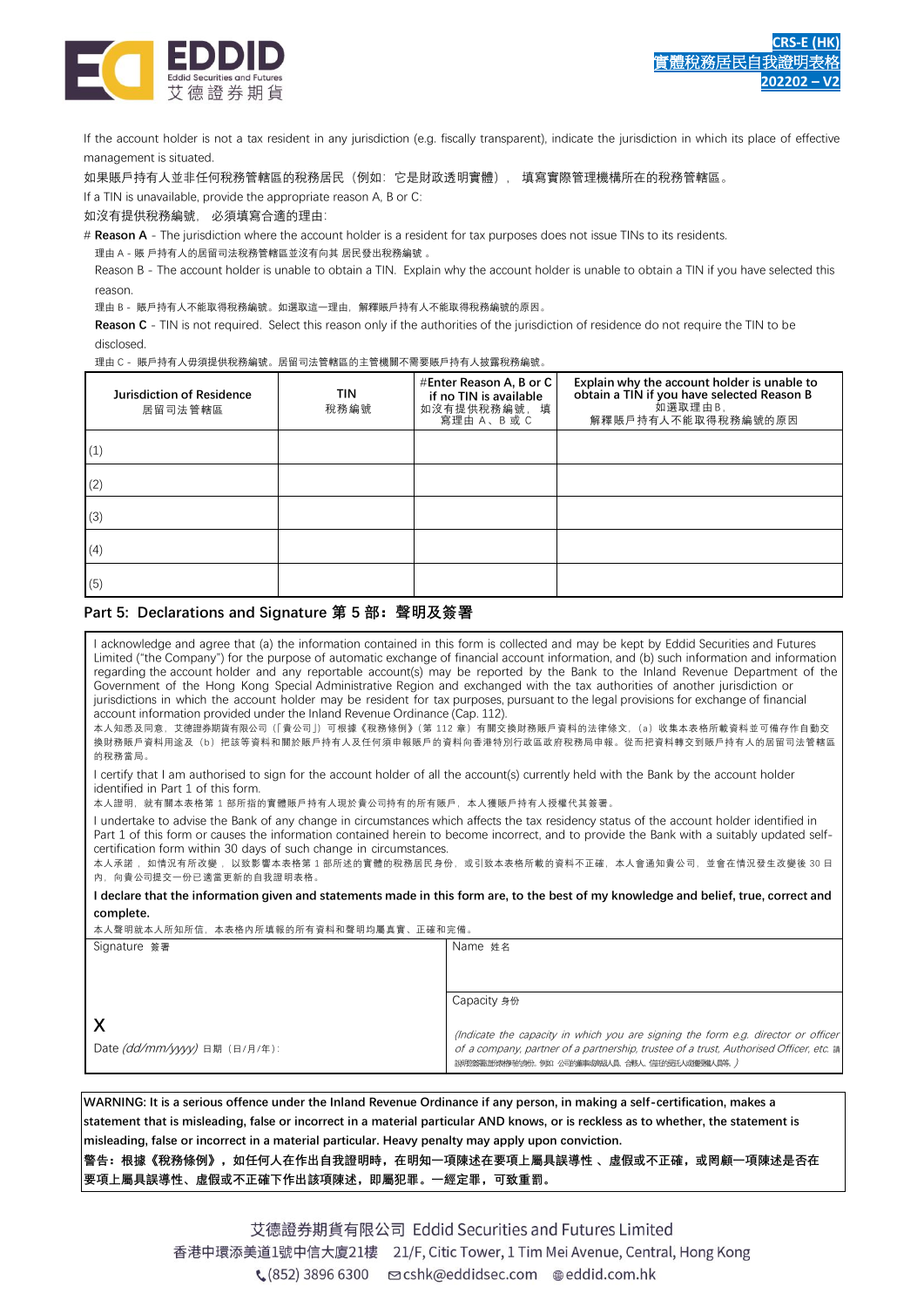

## **Appendix**

## **Meaning of terms and expressions used in Self-Certification Forms**

### **"Account Holder"**

The "Account Holder" is the person listed or identified as the holder of a financial account by the Financial Institution that maintains the account. This is regardless of whether such person is a flow -through Entity. Thus, for example, if a trust or an estate is listed as the holder or owner of a financial account, the trust or estate is the Account Holder, rat her than the trustee or the trust's owners or beneficiaries. Similarly, if a partnership is listed as the holder or owner of a financial a ccount, the partnership is the Account Holder, rather than the partners in the partnership.

A person, other than a Financial Institution, holding a financial account for the benefit or account of another person as agent, custodian, nominee, signatory, investment advisor, intermediary, or legal guardian, is not treated as the Account Holder. In these circumstances that other person is the Account Holder. For example in the case of a parent/child relationship where the parent is acting as a legal guardian, the child is regarded as the Account Holder.

With respect to a jointly held account, each joint holder is treated as an Account Holder.

#### **"Active NFE"**

An NFE is an Active NFE if it meets any of the criteria listed below. In summary, those criteria refer to:

- Active NFEs by reason of income and assets;
- publicly traded NFEs;

• Governmental Entities, International Organisations (for example the United Nations or NATO), Central Banks, or their wholly owned Entities;

- holding NFEs that are members of a nonfinancial group;
- start-up NFEs;
- NFEs that are liquidating or emerging from bankruptcy;
- treasury centres that are members of a nonfinancial group; or
- non-profit NFEs.

An entity will be classified as Active NFE if it meets any of the following criteria:

(a) less than 50% of the NFE's gross income for the preceding calendar year or other appropriate reporting period is passive income and less than 50% of the assets held by the NFE during the preceding calendar year or other appropriate reporting period are assets that produce or are held for the production of passive in come;

(b) the stock of the NFE is regularly traded on an established securities market or the NFE is a Related Entity of an Entity the stock of which is regularly traded on an established securities market;

(c) the NFE is a governmental Entity, an international organisation (for example the United Nations or NATO), a central bank, or an Entity wholly owned by one or more of the foregoing;

(d) substantially all of the activities of the NFE consist of holding (in whole or in part) the outstanding sto ck of, or providing financing and services to, one or more subsidiaries that engage in trades or businesses other than the business of a Financia l Institution, except that an Entity does not qualify for this status if the Entity functions (or holds itself out) as an investment fund, such as a private equity fund, venture capital fund, leveraged buyout fund, or any investment vehicle whose purpose is to acquire or fund companies and then hold interests in those companies as capital assets for investment purp oses;

(e) the NFE is not yet operating a business and has no prior operating history, (a "start -up NFE") but is investing capital into assets with the intent to operate a business other than that of a Financial Institution, provided that the NFE does no t qualify for this exception after the date that is 24 months after the date of the initial organisation of the NFE;

(f) the NFE was not a Financial Institution in the past five years, and is in the process of liquidating its assets or is reorganising with the intent to continue or recommence operations in a business other than that of a Financial Institution;

(g) the NFE primarily engages in financing and hedging transactions with, or for, Related Entities that are not Financial Institutions, and does not provide financing or hedging services to any Entity that is not a Related Entity, provided that the group of any such Related Entities is primarily engaged in a business other than that of a Financial Institution; or

(h) the NFE meets all of the following requirements (a "non-profit NFE"):

(i) it is established and operated in its jurisdiction of residence exclusively for religious, charitable, scientific, artistic, cultural, athletic, or educational purposes; or it is established and operated in its jurisdiction of residence and it is a professional organisation, business league, chamber of commerce, labour organisation, agricultural or horticultural organisation, civic league or an organisation operated exclusively for the promotion of social welfare;

(ii) it is exempt from income tax in its jurisdiction of residence;

(iii) it has no shareholders or members who have a proprietary or beneficial interest in its income or assets;

(iv) the applicable laws of the NFE's jurisdiction of residence or the NFE's formation documents do not permit any income or assets of the NFE to be distributed to, or applied for the benefit of, a private person or non -charitable Entity other than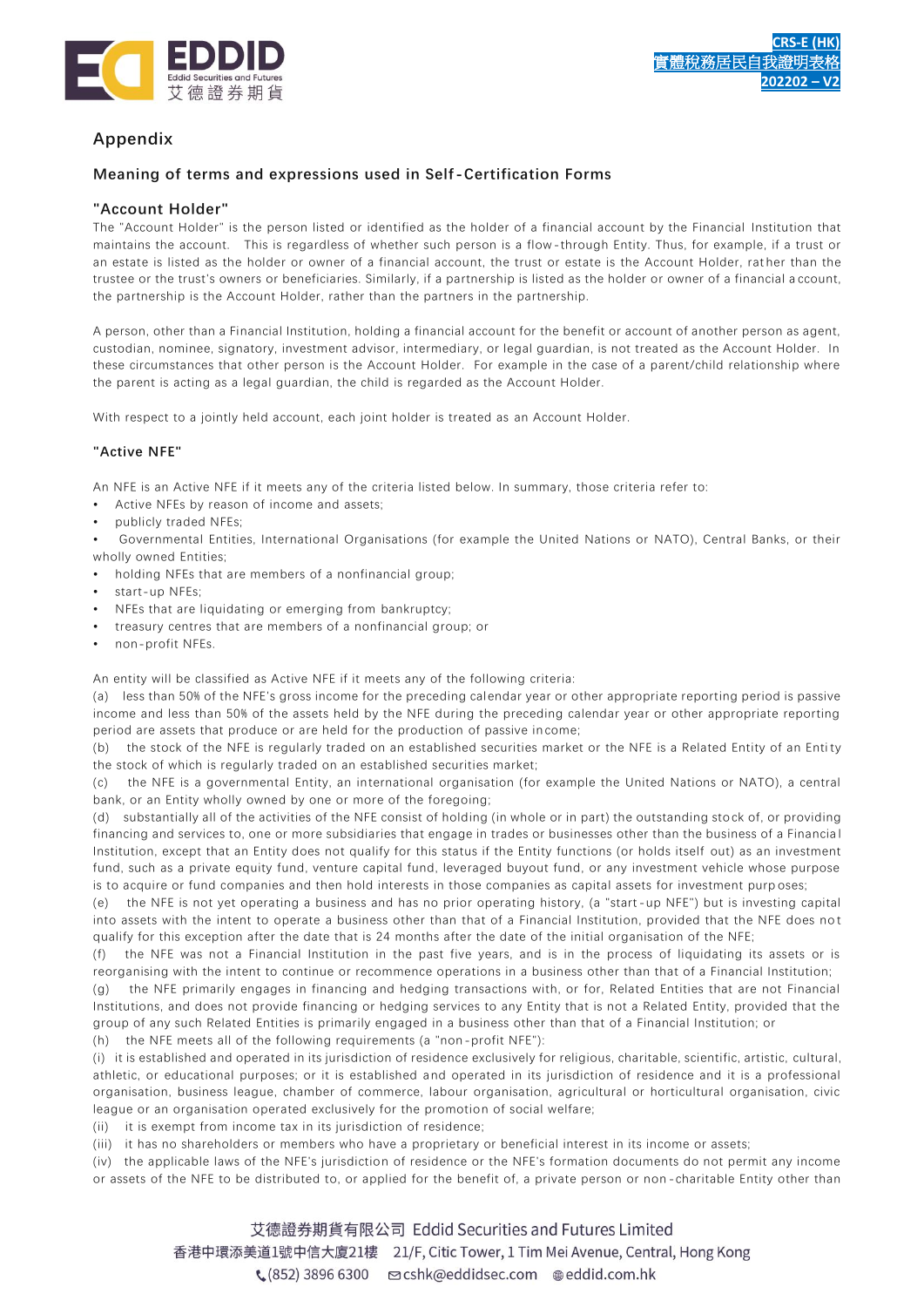

pursuant to the conduct of the NFE's charitable activities, or as payment of reasonable compensation for services rendered, or as payment representing the fair market value of property which the NFE has purchased; and

(v) the applicable laws of the NFE's jurisdiction of residence or the NFE's formation docum ents require that, upon the NFE's liquidation or dissolution, all of its assets be distributed to a governmental entity or other non -profit organisation, or escheat to the government of the NFE's jurisdiction of residence or any political subdivision.

#### **"Control"**

"Control" over an Entity is generally exercised by the natural person(s) who ultimately has a controlling ownership interest (typically on the basis of a certain percentage (e.g. 25%)) in the Entity. Where no natural person(s) exercises control th rough ownership interests, the Controlling Person(s) of the Entity will be the natural person(s) who exercises control of the Entity through other means. Where no natural person(s) is/are identified as exercising control of the Entity through ownership interests, the Controlling Person of the Entity is deemed to be the natural person who holds the position of senior managing official or exercises ultimate control over the management of the Entity.

#### **"Controlling Person(s)"**

"Controlling Persons" are the natural person(s) who exercise control over an Entity. In the case of a trust, the Controlling Person(s) are the settlor(s), the trustee(s), the protector(s) (if any), the beneficiary(ies) or class(es) of beneficiaries, and any other natural person(s) exercising ultimate effective control over the trust (including through a chain of control or ownership). The settlor(s), the trustee(s), the protector(s) (if any), and the beneficiary(ies) or class(es) of beneficiaries, must alway s be treated as Controlling Persons of a trust, regardless of whether or not any of them exercises control over the activities of the trust.

Where the settlor, trustee, protector or beneficiary of a trust are themselves Entities then the Controlling Persons of the settlor, trustee, protector or beneficiary must be treated as Controlling Persons of the trust.

In the case of a legal arrangement other than a trust, "Controlling Person(s)" means persons in equivalent or similar positio ns to those of a trust.

#### **"Custodial Institution"**

The term "Custodial Institution" means any Entity that holds, as a substantial portion of its business, financial assets for the account of others. This is where the Entity's gross income attributable to the holding of financial assets and related finan cial services equals or exceeds 20% of the Entity's gross income during the shorter of: (i) the three -year period that ends on 31 December (or the final day of a non-calendar year accounting period) prior to the year in which the determination is being made; or (ii) the period during which the Entity has been in existence.

#### **"Depository Institution"**

The term "Depository Institution" means an authorised institution as defined by section 2(1) of the Banking Ordinance (Cap. 155) or any Entity that accepts deposits in the ordinary course of a banking or similar business.

#### **"Entity"**

The term "Entity" means a legal person or a legal arrangement, such as a corporation, organisation, partnership, trust or foundation. This term covers any person other than an individual (i.e. a natural person).

#### **"Financial Institution"**

The term "Financial Institution" means a "Custodial Institution", a "Depository Institution", an "Investment Entity", or a "Specified Insurance Company".

#### **"Investment Entity"**

The term "Investment Entity" means:

(a) a corporation licensed under the Securities and Futures Ordinance (Cap. 571) to carry out one or more of the following regulated activities –

- (i) dealing in securities;
- (ii) trading in futures contracts;
- (iii) leveraged foreign exchange trading;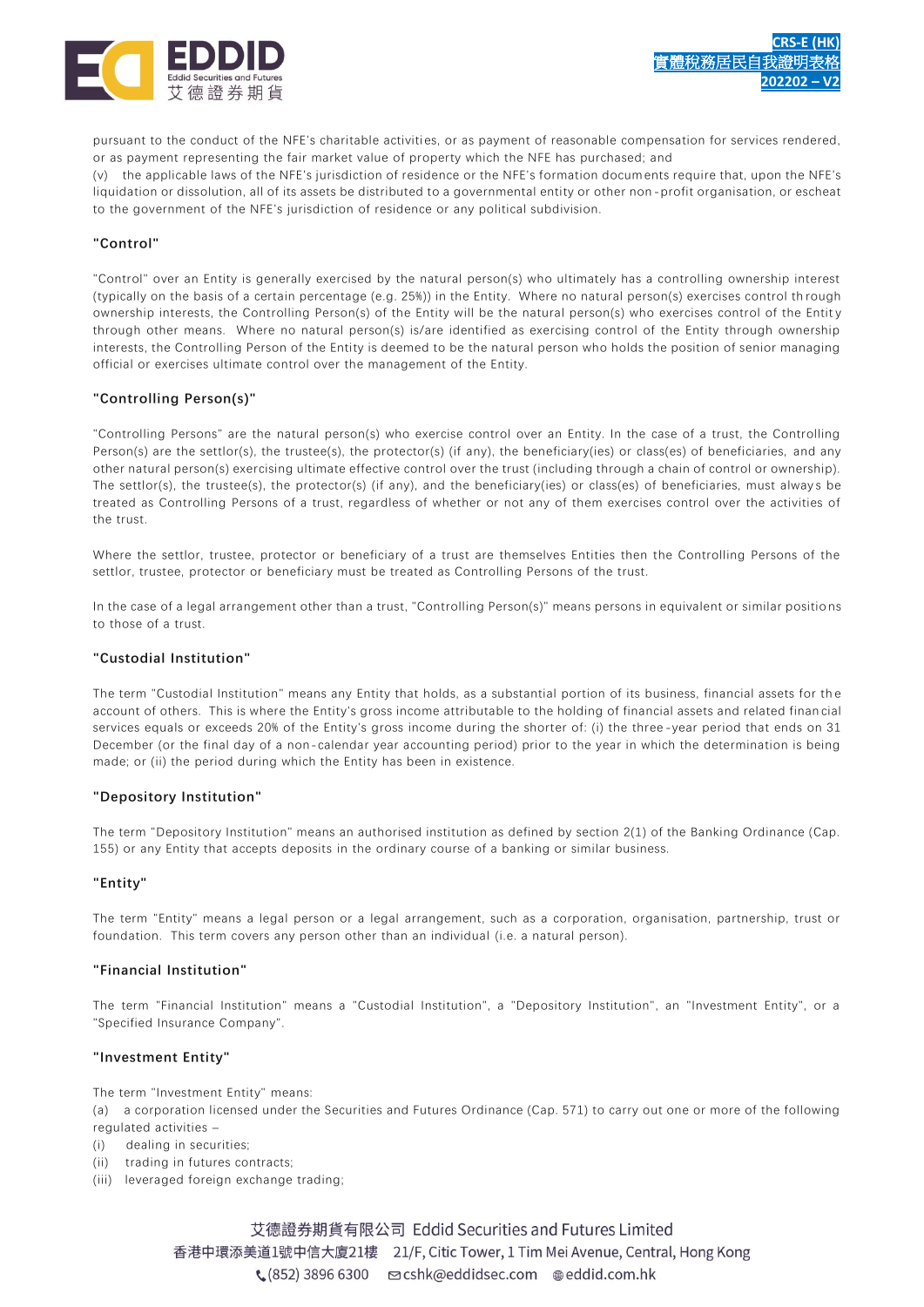

(iv) asset management;

(b) an institution registered under the Securities and Futures Ordinance (Cap. 571) to carry out one or more of the follow ing regulated activities –

(i) dealing in securities;

- (ii) trading in futures contracts;
- (iii) asset management;

(c) a collective investment scheme authorised under the Securities and Futures Ordinance (Cap. 571);

(d) an Entity that primarily conducts as a business one or more of the following activities or opera tions for or on behalf of a customer:

(i) trading in money market instruments (cheques, bills, certificates of deposit, derivatives, etc.); foreign exchange; exchange, interest rate and index instruments; transferable securities; or commodity futures tradi ng;

(ii) individual and collective portfolio management; or

(iii) otherwise investing, administering, or managing Financial Assets or money on behalf of other entity or individual. Su ch activities or operations do not include rendering non-binding investment advice to a customer.

(e) the second type of "Investment Entity" ("Investment Entity managed by another Financial Institution") is any Entity th e gross income of which is primarily attributable to investing, reinvesting, or trading in financial assets where the Entity is managed by another Entity that is a Depository Institution, a Custodial Institution, a Specified Insurance Company, or an Investment Entity described in (a), (b), (c) or (d) above.

#### **"Investment Entity managed by another Financial Institution and located in a Non-Participating Jurisdiction"**

The term "Investment Entity that is managed by another Financial Institution and located in a Non -Participating Jurisdiction" means any Entity the gross income of which is primarily attributable to investing, reinvesting, or trading in financial assets if the Entity is (i) managed by a Financial Institution and (ii) not a Participating Jurisdiction Financial Institution.

#### **"Investment Entity managed by another Financial Institution"**

An Entity is "managed by" another Entity if the managing Entity performs, either directly or through another service provider on behalf of the managed Entity, any of the activities or operations described in paragraph (d) above in the definition of "Investment Entity".

An Entity only manages another Entity if it has discretionary authority to manage the other Entity's assets (either in whole or part). Where an Entity is managed by a mix of Financial Institutions, NFEs or individuals, the Entity is considered to be managed by another Entity that is a Depository Institution, a Custodial Institution, a Specified Insurance Company, or an Investment Entity described in (a), (b), (c) or (d) above, if any of the managing Entities is such another Entity.

#### **"NFE"**

An "NFE" is any Entity that is not a Financial Institution.

#### **"Participating Jurisdiction"**

A "Participating Jurisdiction" means a jurisdiction outside Hong Kong that is specified in Part 2 of Schedule 17E of the Inla nd Revenue Ordinance (Cap. 112).

#### **"Participating Jurisdiction Financial Institution"**

The term "Participating Jurisdiction Financial Institution means (i) any Financial Institution that is tax resident in a Participating Jurisdiction, but excludes any branch of that Financial Institution that is located outside of that jurisdiction, and (ii) any branch of a Financial Institution that is not tax resident in a Participating Jurisdiction, if that branch is locate d in such Participating Jurisdiction.

#### **"Passive NFE"**

A "Passive NFE" means any: (i) NFE that is not an Active NFE; and (ii) Investment Entity located in a Non -Participating Jurisdiction and managed by another Financial Institution.

#### **"Related Entity"**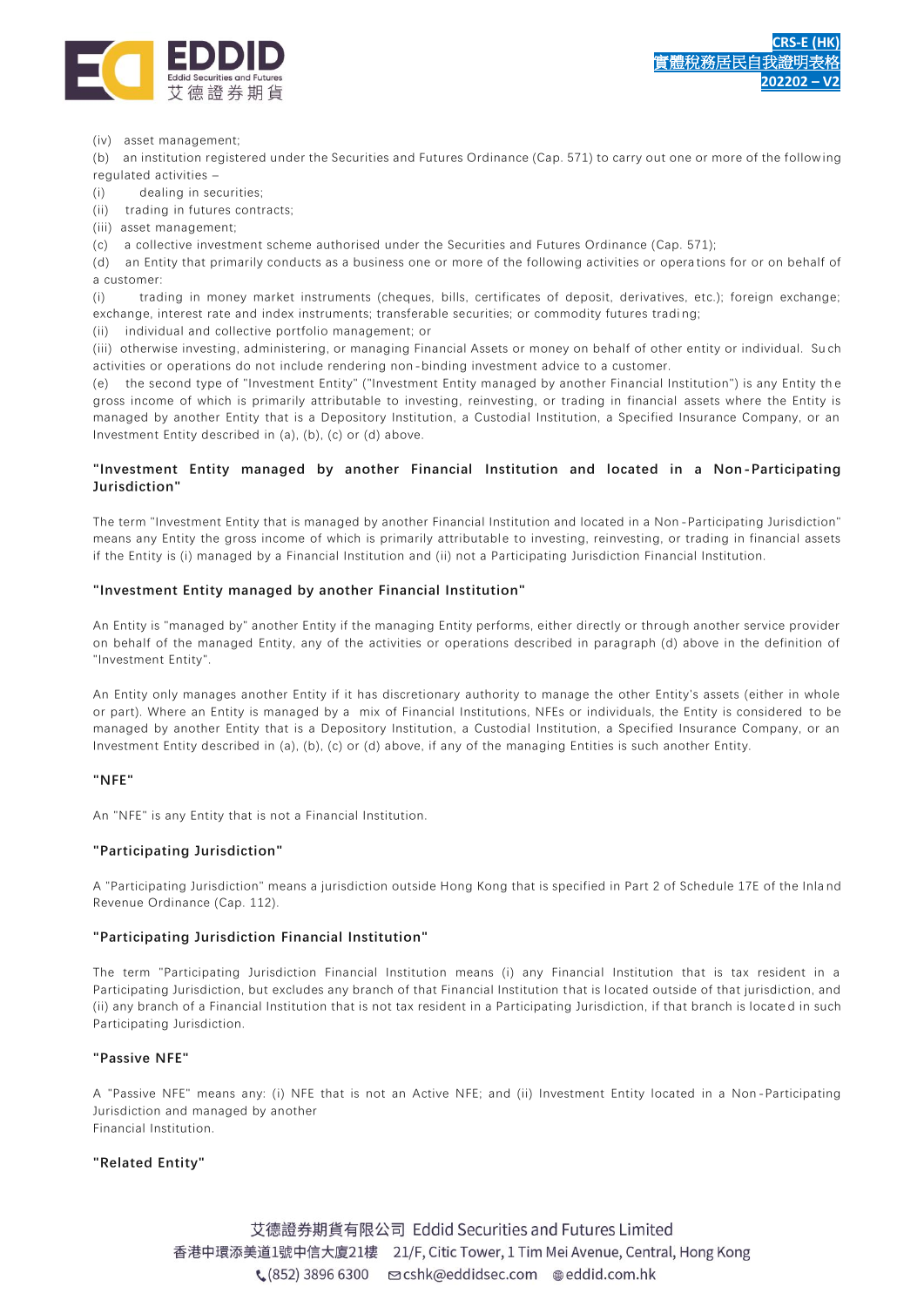

An Entity is a "Related Entity" of another Entity if either Entity controls the other Entity, or the two Entities are under common control. For this purpose control includes direct or indirect ownership of more than 50% of the vote and value in an Entity.

#### **"Resident for tax purposes"**

Generally, an Entity will be resident for tax purposes in a jurisdiction if, under the laws of that jurisdiction (including tax conventions), it pays or should be paying tax therein by reason of his domicile, residence, place of management or incorporation, or any other criterion of a similar nature, and not only from sources in that jurisdiction. An Entity such as a partnership, limited liability partnership or similar legal arrangement that has no residence for tax purposes shall be treat ed as resident in the jurisdiction in which its place of effective management is situated. A trust is treated as resident where one or more of its trustees is resident. For additional information on tax residence, please talk to your tax adviser or refer t o the OECD Automatic Exchange Portal at the following link: www.oecd.org/tax/automatic-exchange/crs-implementation-andassistance/.

#### **"Specified Insurance Company"**

The term "Specified Insurance Company" means any Entity that is an insurance company (or the holding company of an insurance company) that issues, or is obligated to make payments with respect to, a Cash Value Insurance Contract or an Annuity Contract.

#### **"TIN" (including "functional equivalent")**

The term "TIN" means Taxpayer Identification Number or a functional equivalent in the absence of a TIN. A TIN is a unique combination of letters or numbers assigned by a jurisdiction to an individual or an Entity and used to identify the individua l or Entity for the purposes of administering the tax laws of such jurisdiction. Further details of acceptable TINs can be found at the OECD Automatic Exchange Portal at the following link: www.oecd.org/tax/automatic - exchange/crs-implementationand-assistance/.

Some jurisdictions do not issue a TIN. However, these jurisdictions often utilise some other high integrity number with an equivalent level of identification (a

"functional equivalent"). Examples of that type of number include:

(a) (for individuals) a social security/insurance number, citizen/personal identification/service code/number, and residen t registration number.

(b) (for Entities) a Business/company registration code/number.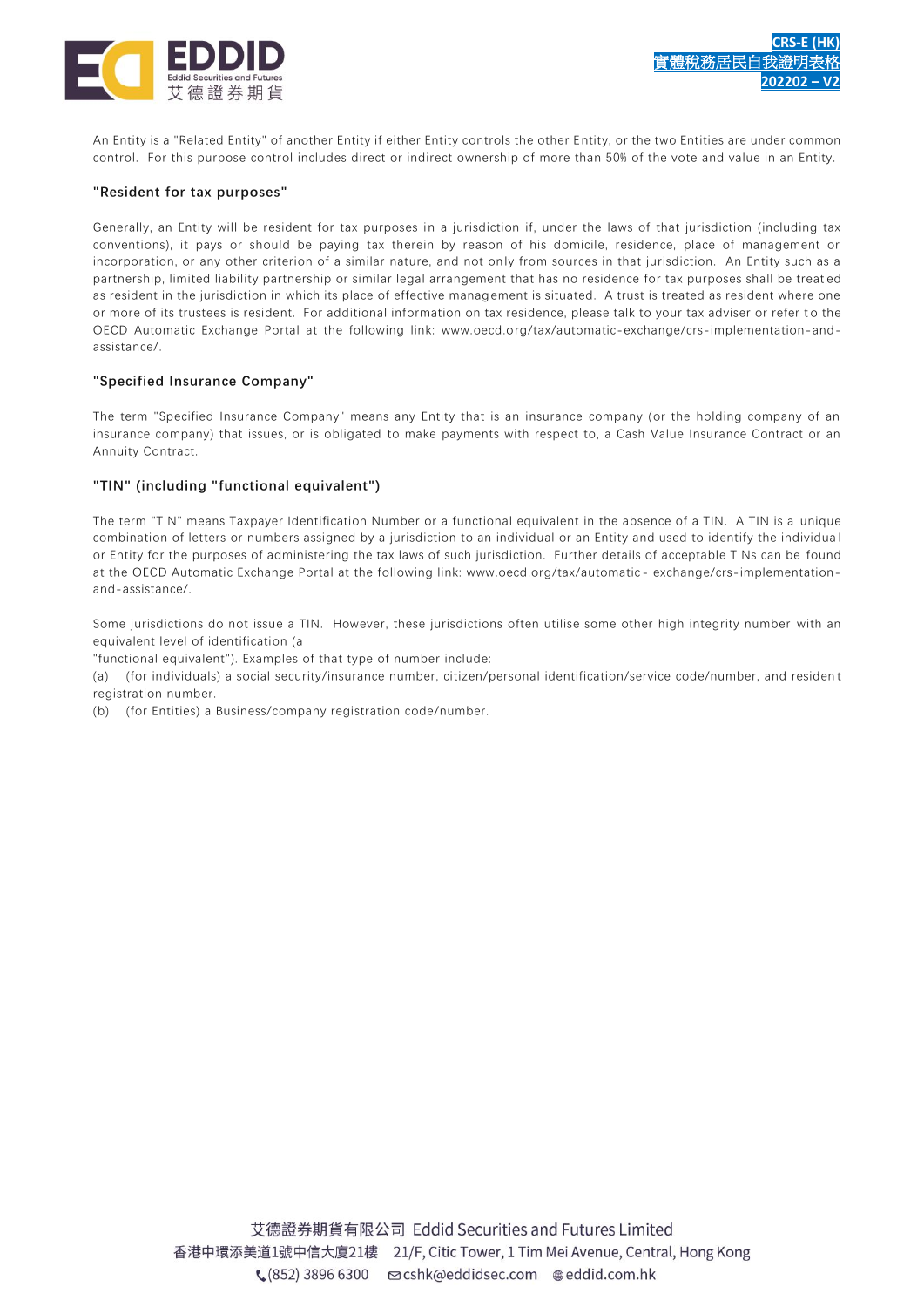

**附錄**

#### **自我證明表格內採用的名詞及措辭釋義**

**「賬戶持有人」**

「賬戶 持有 人」指 被維持 該財 務賬戶 的金融 /財 務機構 列明為 或識 辨為賬 戶的持 有人 的人士 ,不論 該人 士是否 為過渡 實體 。所以 ,如果 一個 信託 或遺 產被 列明 為某財 務賬 戶的持 有人或 擁有 人,則 賬戶持 有人 是該信 託或遺 產, 而非受 託人、 信託 的擁有 人或受 益人 。同樣 地, 如 果一 個合夥 被列明 為某 財務 賬戶 的持 有人 或擁有人,則賬戶持有人是該合 夥,而非合夥的合夥人。

除金融 /財 務機構 外, 若 有關 人士以 代理人 、託 管人、 代名人 、簽 署人、 投資顧 問、 中介人 或合法 監護 人身份 代其他 人士 持有財 務賬戶 ,他 不會 被視 為賬 戶持 有人。 在這 種情況 下, 賬 戶持 有人應 為該其 他人 士。以 一個家 長與 子女開 立的賬 戶為 例, 如 賬戶以 家長 為子女 的合法 監護 人名義 開立, 子女 會被 視為 賬戶 持有 人。 聯名賬戶內的每個持有人都被視為賬戶持有人。

**「主動非財務實體」**

「主動非財務實體」指符合任何以下準則的非財務實體,總括而言,有關準則指:

- 符合相關收入及資產規定的主動非財務實體;
- 其股票被公開進行買賣的非財務實體;
- 政府實體、國際組織(例如聯合國或北大西洋公約組織(「NATO」))、中央銀行或其全權擁有的實體;
- 屬並非財務集團成員的控權非財務實體;
- 新成立的非財務實體;
- 正進行清盤或出現破產的非財務實體;
- 屬並非財務集團成員的財資中心;
- 或

非牟利的非財務實體。如符合任何以下準則, 實體會被分類為主動非財務實體:

(a) 在該年的對上一個公曆年或其他適當申報期,該非財務實體的總收入中少於 50%屬被動收入;及在該公曆年或其他適當申 報期內,該非財務實體持有的資產中,少於 50%屬產生被動收入 的資產,或屬為產生被動收入而持有的資產;

(b) 該非財務實體的股票或該非財務實體的有關連實體股票,在某具規模證券市場中,被經常進行買賣;

(c) 該非財務實體屬政府實體、國際組織(例如聯合國或北大西洋公約組織(「NATO」))、中央銀行或由一個或多於一個 前述的實體全權擁有的實體;

(d) 該非財務實體的活動中,相當大部分是以下活動:持有一間或多於一間從事金融/財務機構業務以外的交易或業務的附屬 公司的全部或 部分已發行股份,或向該等附屬公司提供資金及服務。但不包括以下情況:該實體以投資基金形式運作,或顯示本 身是投資基金,例如私人股權基金、創業資本基 金、槓桿 式收購基金,或以下述活動為目標的投資工具:購買或資助任何公司, 然後為投資目的,持有該等公司的權益作為資本資產;

(e) 該非財務實體 (「新成立的非財務實體 」)尚未經營業務,亦沒有在過往經營業務,及正出於經營金融/財務機構業務以 外的業務的意圖,而將資金投資於 資產。但不包括組成已超過 24 個月 的非財務實體;

(f) 該非財務實體在過往 5 年內並非金融/財務機構,並且正對其資產進行清盤;或出於繼續或重新展開經營金融/財務機構業 務以外的業務的意圖,而進行重組;

(g) 該非財務實體主要從事與該實體的屬並非金融/財務機構的有關連實體進行融資及對沖交易,或為該等有關連實體進行融 資及對沖交易;但並沒有向並非其有關連實體的任何實體,提供融資或對沖服務。而其有關連實體所屬的集團,主要從事金融/財 務機構業務以外的業務;或

(h) 該非財務實體符合以下所有要求(「非牟利的非財務實體」):

該非財務實體在其居留司法管轄區成立和營運是純粹為了宗教、慈善、科學、藝術、文化、體育或教育的目的;或該非財 務實體在其居 留 司 法管轄 區成立和營運, 並且是專業組織、商業協會、總商會、勞工組織、農業或園藝組織、文化協會, 或純 粹為了促進社會福利而營運的組織;

ii. 該非財務實體在其居留司法管轄區獲豁免, 而無須繳付入息稅;

iii. 該非財務實體並沒有任何符合以下說明的股東或成員:對該實體的收入或資產,擁有所有權權益或實益權益;

iv. 該非財務實體的居留司法管轄區的適用法律,或該實體的成立文件,並不准許該實體的任何收入或資產,分配予私人或非 慈善實體, 或為私人 或 非 慈善實體的利益而運用該收入或資產, 除非該項分配或運用是依據該實體所進行的慈善活動而作出的; 或作為支付已提供的服務的合理補償的 ; 或 作為該實體以公平市值購買任何物業的付款的; 及

v. 該非財務實體的居留司法管轄區的適用法律(或該非財務實體的成立文件)規定,該非財務實體一旦清盤或解散,其所有 資產均須分配 予 某 政府實 體或其他非牟利組織, 或須交還予該居留司法管轄區的政府, 或該政府的政治分部。

> 艾德證券期貨有限公司 Eddid Securities and Futures Limited 香港中環添美道1號中信大廈21樓 21/F, Citic Tower, 1 Tim Mei Avenue, Central, Hong Kong ₹ (852) 3896 6300 cshk@eddidsec.com @eddid.com.hk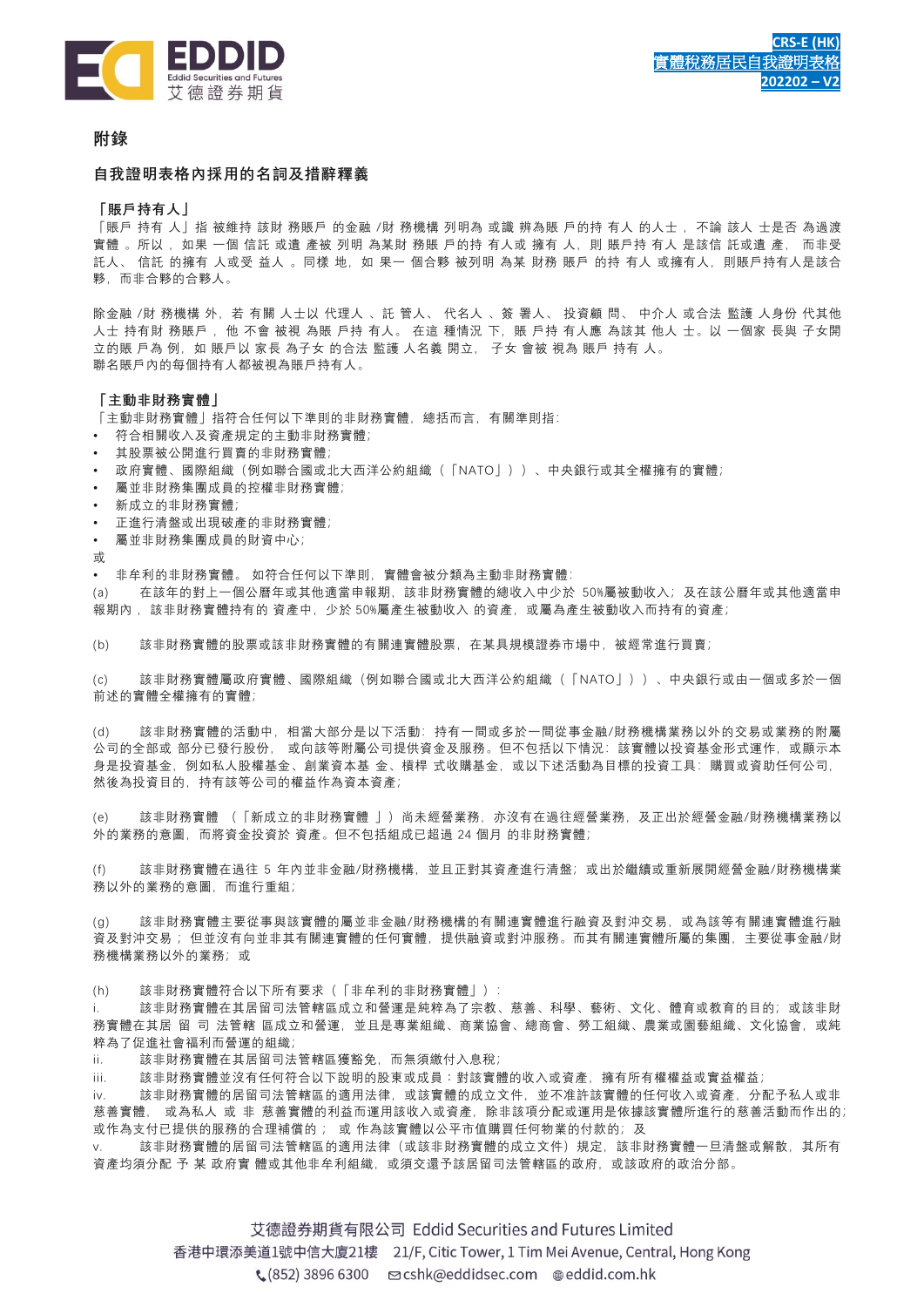

#### **「控權」**

自然人對 某實體的 「控權 」,通 常透過其在實體的控制擁有權權益(典型地會按某 個百分比 (例如 25 %)為 基準)行 使。如 沒 有自然人 透過擁有 權權益行 使 控 制,該 實體 的控權 人將會 是透 過其他 方式對 該實 體行使 控制的 自然 人;如 沒有自 然 人 識辨為 透過擁 有權 權益對 某實體 行使 控制, 該實體 的控 權人 將會 設定 為處 於高級行政人員位置或對該實體的管理行使 最終控制權的自然人。

#### **「控權人」**

「控權 人」指 對該 實體行 使控制 權的 自然人 。就信 託而 言 ,「控 權人」 指 屬該信 託的財 產授 予人、 受託人 、保 護人 ( 如有的 話 ) 、受益 人或某 類別 受益人 的成 員 的個人; 及任 何自 然人對 該信託 的管 理行使 最終控 制權 (包括 透過-連串 的控制 或擁有 權 )。財產授予人 、受託人、 保護人 (如 有的話 )、受益 人 或某類 別受 益 人的成員的個人會被視為信 託的「控權人」,不論該等人士是否對該信託的活動行使控制權。如財產授予人、受託人、保護人或受益人為實體,財產授予人、 受託人、保護人或受益人的「控權人」會被視為信託的「控權人」。

就並非信託的法律安排,「控權人」指相等於或處於一個相類於信託的人士。

#### **「託管機構」**

「託管機構 」一詞指符合以下說明的實體: 該實體為他人的賬戶持有財務資產, 而如此持有該等財務資產, 在其業務中佔相當大 部分。在這情況 下,該實體可歸因於持有財務資產及相關的財務服務的總收入,相等於或超過該實體在以下期間 (兩者中以較短 者為準)的總收入的 20% (i) 在斷定某實體是否託管機構的 年份之前的、截至 12 月 31 日 (或非公曆年會計期的最後一日) 為止 的 3 年期間;(ii) 該實體存在的期間。

#### **「存款機構」**

「存款機構」一詞指《銀行業條例》(第 155 章)第 2(1) 條所界定的 認可機構;或在銀行業務或相類業務的通常運作中接受存 款的實體。

#### **「實體」**

「實體」一詞指法人或法律安排,例如:法團、組織、合夥、信託或基金會。該詞涵蓋並非個人(即自然人)的人士。

#### **「金融/財務機構」**

「金融/財務機構」一詞指「託管機構」、「存款機構」、「投資實體」或「指明保險公司」。

#### **「投資實體」**

「投資實體」一詞指:

- (a) 根據《證券及期貨條例》(第 571 章) 獲發牌進行一項或多於一項以下受規管活動的法團
- (i) 證券交易;
- (ii) 期貨合約買賣;
- (iii) 槓桿式外匯交易;
- (iv) 資產管理;
- (b) 根據《證券及期貨條例》(第 571 章)獲註冊進行一項或多於一項以下受規管活動的機構
- (i) 證券交易;
- (ii) 期貨合約買賣;
- (iii) 資產管理;
- (c) 根據《證券及期貨條例》(第 571 章 )獲認可的集體投資計劃;
- (d) 符合以下說明的實體:主要為或代表其客戶從事一項或多於一項以下活動,或主要為或代表其客戶運作一項或多於一項以下項 目,作為業務:
- (i) 買賣貨幣市場工具(如支票、匯票、存款證及衍生工具等)、外匯、兌換、息率及指數工具、可轉讓證券及商品期貨;
- (ii) 個人及集體投資組合管理;

(iii) 以其他方式,代其他實體或個人投資、處理或管理財務資產或金錢。該等活動或運作並不包括向客戶提供非約束性投資諮詢。 (e) 另一類投資實體(由另一金融/財務機構管理的投資實體)是指其總收入主要可歸因於財務資產的投資、再投資或買賣並由另

一存款機構、託管機構、指 明保險公司或屬上述 (a)、( b)、(c) 及 (d) 項所述的投資實體管理的實體。

#### **「位於非參與稅務管轄區並由另一金融/財務機構管理的投資實體」**

「位於非參與稅務管轄區並由另一金融/財務機構管理的投資實體」一詞指其總收入主要可歸因於財務資產的投資、再投資或買賣 的實體且該實體是 (i)由一個金融/財務機構管理; 及(ii)非參與稅務管轄區金融/財務機構。

#### **「由另一金融/財務機構管理的投資實體」**

如果一個實體直接或通過另一服務提供者代表另一實體進行任何上述投資實體的定義 (d) 項所述的活動或運作,則該另一實體會 被視為由該管理實體所管理。一個實體只有在有 權自行 管理 另一實 體的部 分或 全部資產的情 況下, 才會被視為可管 理該另一 實體 。當一個實 體由金 融/ 財務機 構、非 財務 實體 或個 人的 組合管理時,如果某一管理實體為存款機構、託管機構、指明保 險公司或屬上述 (a)、(b)、(c) 及或 (d) 項所述的投資實體的實體,則該實體會被視為由另一實體管理。